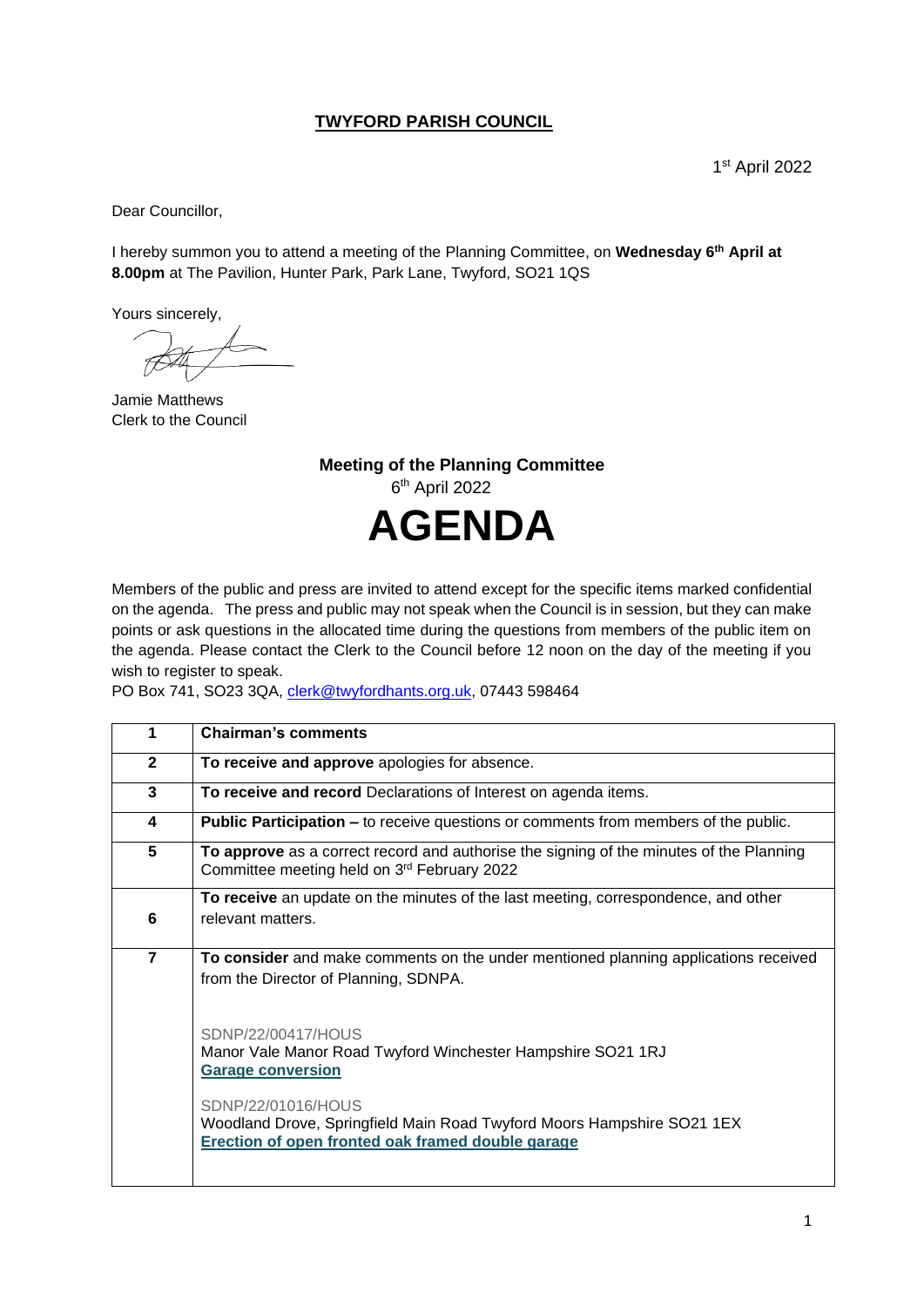|   | SDNP/22/01074/FUL                                                                   |
|---|-------------------------------------------------------------------------------------|
|   |                                                                                     |
|   | Gabriels Farm House Park Lane Twyford Hampshire SO21 1QU                            |
|   | <b>Access Track and Entrance (Retrospective)</b>                                    |
|   |                                                                                     |
|   | SDNP/22/01264/HOUS                                                                  |
|   | Twyford House Cottage Old Rectory Lane Twyford Hampshire SO21 1NS                   |
|   |                                                                                     |
|   | Single storey rear extension and first floor layout alterations.                    |
|   |                                                                                     |
|   | SDNP/21/03344/HOUS                                                                  |
|   | Honeysuckle Cottage School Road Twyford SO21 1QQ                                    |
|   | (Amended) Single storey front extension with alterations to the existing openings & |
|   | 2no. enlarged rooflights                                                            |
|   |                                                                                     |
|   |                                                                                     |
|   | SDNP/22/01345/HOUS                                                                  |
|   | SDNP/22/01352/LIS                                                                   |
|   | Embessy Cottage Queen Street Twyford Winchester Hampshire SO21 1QG                  |
|   | Single storey rear/ side extension                                                  |
|   |                                                                                     |
|   |                                                                                     |
|   | SDNP/22/01417/LIS                                                                   |
|   | SDNP/22/01415/HOUS                                                                  |
|   | The Old Thatched Barn Manor Barns Hazeley Road Twyford SO21 1QA                     |
|   | Internall and external aleterations to the existing listed barn. Insertion of new   |
|   | rooflights, Vertical enlargement of various window openings. Removal of internal    |
|   | foundation boxing, and replacement non-original glazing for slim metal framed       |
|   |                                                                                     |
|   |                                                                                     |
|   | SDNP/22/01303/HOUS                                                                  |
|   | 5 The Old Laundry Highfield Twyford Hampshire SO21 1RB                              |
|   | The work will consist in extending the first floor of the dwelling on top of the    |
|   | existing garage and a rear extension of the property to create more space for the   |
|   | family in the kitchen/dining room.                                                  |
|   |                                                                                     |
|   |                                                                                     |
|   | SDNP/22/01499/HOUS                                                                  |
|   | 21 Churchfields Twyford Hampshire SO21 1NN                                          |
|   | two storey side and two storey rear extension                                       |
|   |                                                                                     |
|   |                                                                                     |
|   |                                                                                     |
|   |                                                                                     |
|   | To receive an update on planning decisions made in February & March 2022            |
| 8 |                                                                                     |
|   |                                                                                     |
| 9 | To consider items for inclusion on the agenda of future meetings of the committee.  |
|   |                                                                                     |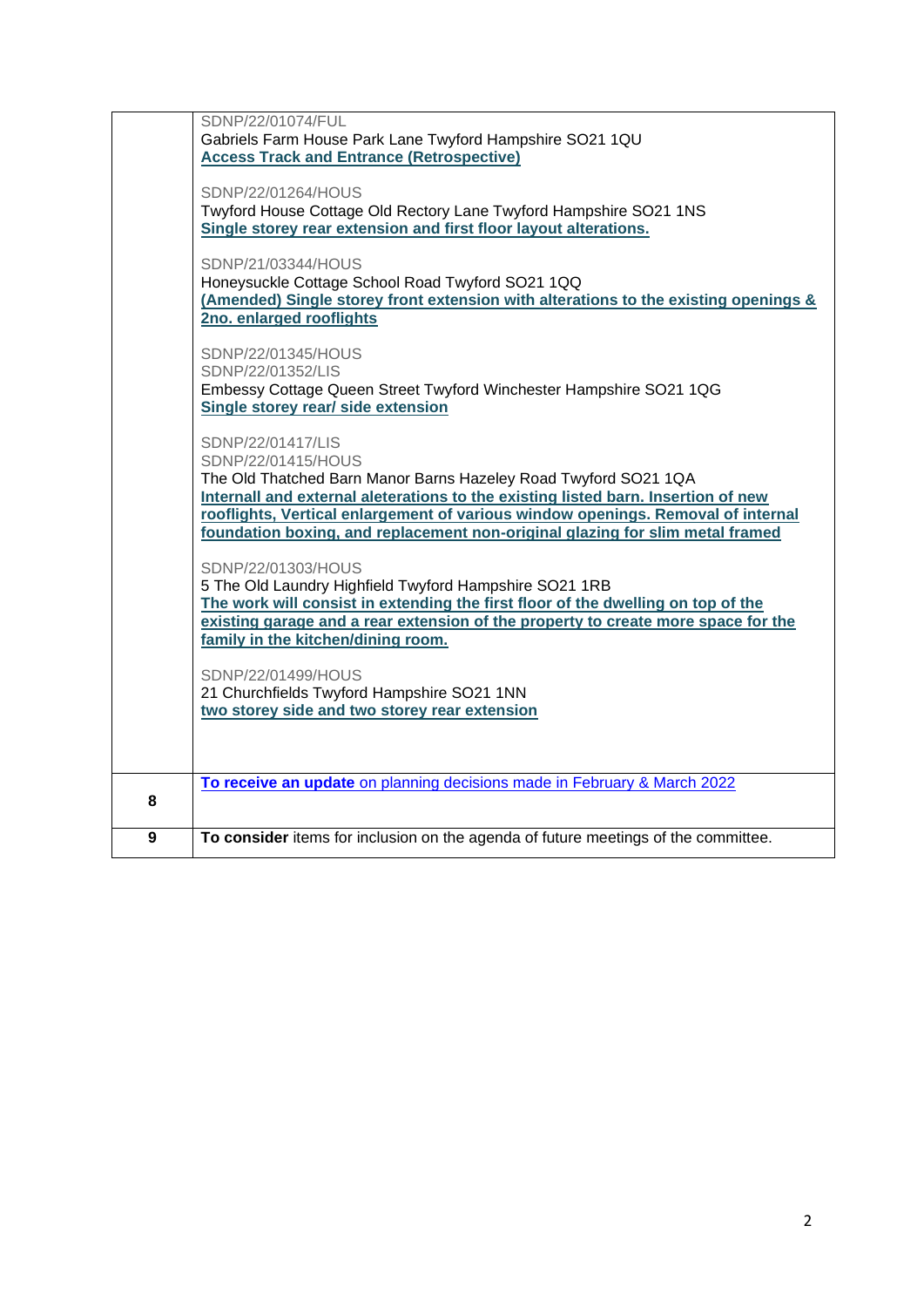# <span id="page-2-0"></span>Item 8

## **Planning Update – Planning Committee April 2022**

## **Applications Determined in February & March 2022**

Reduction in height by 8-9m of 2x Thuja in rear garden as shown on diagram. trees in close proximity to wall, and neighbours complaining about lack of light in garden. Trees also reaching such a size that limbs are starting to fail. Height reduction to reduce sail area and leverage on stems.

#### Elms House Finches Lane Twyford Winchester Hampshire SO21 1QF

Ref. No: SDNP/22/00568/TCA | Received: Mon 07 Feb 2022 | Validated: Mon 07 Feb 2022 | Status: No Objection

Change of use of existing annexe to a separate dwelling

#### Birdsong House Manor Road Twyford SO21 1RJ

Ref. No: SDNP/21/05905/FUL | Received: Thu 25 Nov 2021 | Validated: Fri 26 Nov 2021 | Status: Approved

garden shed

## Twyford House Cottage Old Rectory Lane Twyford SO21 1NS

Ref. No: SDNP/21/05486/LIS | Received: Tue 02 Nov 2021 | Validated: Thu 04 Nov 2021 | Status: Application Withdrawn

Discharge of conditions 6 and 9 in relation to application SDNP/21/00109/CND Hare Farm Hare Lane Twyford SO21 1FR

Ref. No: SDNP/21/05125/DCOND | Received: Tue 12 Oct 2021 | Validated: Tue 12 Oct 2021 | Status: Approved

Construction and operation of three borehole headworks kiosks and three motor control centre (MCC) kinsks

Otterbourne Boreholes Twyford Moors Water Supply Works Highbridge Road Twyford Moors Hampshire Ref. No: SDNP/21/04872/FUL | Received: Fri 24 Sep 2021 | Validated: Fri 24 Sep 2021 | Status: Approved

Single storey timber clad ground floor extension.

## Highfield Cottage Old Rectory Lane Twyford SO21 1NR

Ref. No: SDNP/21/04823/HOUS | Received: Wed 22 Sep 2021 | Validated: Mon 04 Oct 2021 | Status: Approved

#### infill an existing brick and flint wall with a new section of brick and flint wall to match Church Farm House Church Lane Twyford SO21 1NT

Ref. No: SDNP/21/03762/HOUS | Received: Fri 16 Jul 2021 | Validated: Mon 19 Jul 2021 | Status: Approved

## infill an existing brick and flint wall with a new section of brick and flint wall to match Church Farm House Church Lane Twyford SO21 1NT

Ref. No: SDNP/21/03763/LIS | Received: Fri 16 Jul 2021 | Validated: Fri 16 Jul 2021 | Status: Approved

Relocate access, new garden store and associated works. (amended - shortened) St Christophers High Street Twyford SO21 1NH Ref. No: SDNP/21/03730/HOUS | Received: Thu 15 Jul 2021 | Validated: Mon 19 Jul 2021 | Status: Approved

Construction and operation of equipment kiosks at Twyford Moors Water Supply Works and Twyford Moors Borehole 'G'

## Twyford Moors Water Supply Works Highbridge Road Twyford Moors Hampshire

Ref. No: SDNP/21/03727/FUL | Received: Wed 14 Jul 2021 | Validated: Fri 16 Jul 2021 | Status: Approved